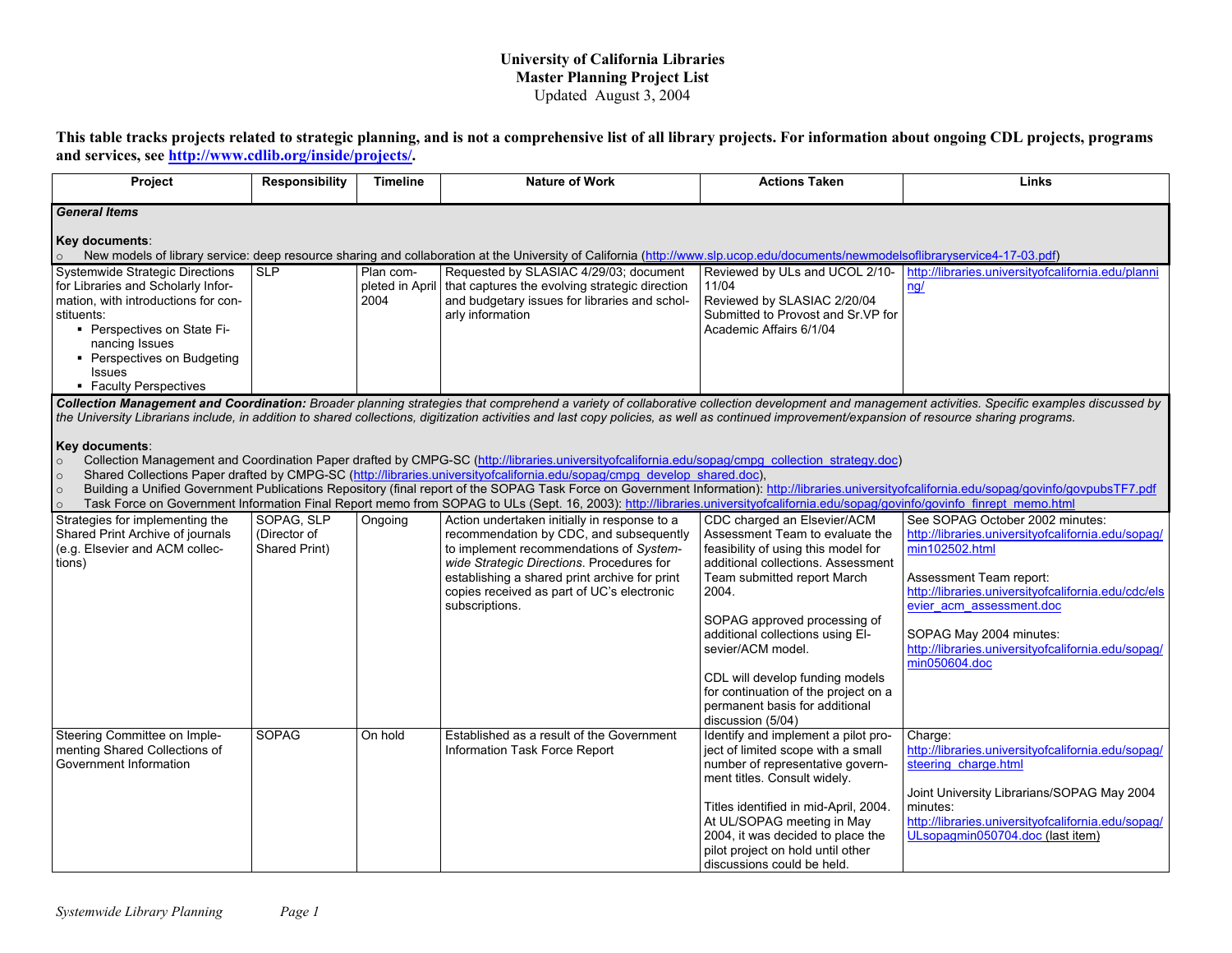## **University of California Libraries Master Planning Project List** Updated August 3, 2004

| <b>Project</b>                 | Responsibility | Timeline         | <b>Nature of Work</b>                                              | <b>Actions Taken</b>                                                                                                                                                                                              | Links                                                                                                                                                                                    |
|--------------------------------|----------------|------------------|--------------------------------------------------------------------|-------------------------------------------------------------------------------------------------------------------------------------------------------------------------------------------------------------------|------------------------------------------------------------------------------------------------------------------------------------------------------------------------------------------|
| Task Force on Visual Resources | <b>SOPAG</b>   | Ongoing          |                                                                    | Report received August 2003 and<br>tabled until other discussion were<br>completed.                                                                                                                               | Final Report:<br>http://libraries.universityofcalifornia.edu/sopag/<br><u>vrtf/</u>                                                                                                      |
|                                |                |                  |                                                                    | Discussion resumed March 2003.<br>Discussion to be held with CDL on<br>how the various image database<br>are related to each other both<br>architecturally and functionally to<br>determine next steps for SOPAG. |                                                                                                                                                                                          |
| JSTOR print repository         | <b>SLP</b>     | <b>June 2004</b> | Discussions underway with JSTOR to be-<br>come a print repository. | Discussions, letters of interest<br>sent. Proposal development un-<br>derway Jan-September<br>2004. Launch of two-year project to<br>process initial collection anticipated<br>in January 2005.                   | Chanal Capitage: Capulinghal shekam fan derrichennyd af shanal agudan american shanal salladiga Cuadita argumeta instrument af consadration da instrument in derriche instrumented in de |

*Shared Services: Coordinated strategy for development of shared services, complementing shared collection strategies. Specific examples include services in support of undergraduate instruction, the collaborative development of user tutorials and training programs, and the ongoing efforts development of Request and Desktop Delivery (Resource Sharing Committee), and Access Integration (SOPAG).* 

## **Key documents**:

<sup>o</sup>A framework for planning shared library services (May 12, 2003) ([http://www.slp.ucop.edu/documents/layeredservicemodel\\_may2003.pdf](http://www.slp.ucop.edu/documents/layeredservicemodel_may2003.pdf))

|                                                        |              |                                | A Haritework for planning shared library services (May 12, 2003) (Http://www.sip.ucop.edu/documents/layeredservicemoder may2003.pdf)                                                                                                                                                                                                                     |                                                                                                                                                                                                                                                                                                                                                |                                                                                                                                                                                                             |
|--------------------------------------------------------|--------------|--------------------------------|----------------------------------------------------------------------------------------------------------------------------------------------------------------------------------------------------------------------------------------------------------------------------------------------------------------------------------------------------------|------------------------------------------------------------------------------------------------------------------------------------------------------------------------------------------------------------------------------------------------------------------------------------------------------------------------------------------------|-------------------------------------------------------------------------------------------------------------------------------------------------------------------------------------------------------------|
| Strategic planning for shared ser-<br>vices            | ULs, SLP     | Ongoing                        | Develop a programmatic framework and plan<br>of action to leverage the resources of the UC<br>libraries.<br>Develop and implement pilot programs to test<br>concepts, refine planning, establish and re-<br>vise priorities, and clarify resource needs and<br>sources.                                                                                  |                                                                                                                                                                                                                                                                                                                                                |                                                                                                                                                                                                             |
| Shared Bibliographic Services                          | SOPAG, CDL   | Ongoing                        | Identify and prioritize shared services that<br>create, manipulate, exchange, and share<br>bibliographic data to enhance resource man-<br>agement, discovery, and use.                                                                                                                                                                                   | Shared cataloging program est.<br>02/00; Request initiated in 1999;<br>Consortial Borrowing System from<br>VDX implemented 2003-04; SFX<br>server installed 2002, extend to<br>campus-licensed resources co-<br>funded, hosted by CDL 9/03;<br>Melvyl union catalog migration in<br>2003; prioritization principles<br>drafted by SOPAG 10/03. |                                                                                                                                                                                                             |
| Electronic Resources Manage-<br>ment System Task Force | <b>SOPAG</b> | Report due<br><b>July 2004</b> | Established as a result of the ERM Planning<br>meeting held March 2004 to address identi-<br>fied system needs.<br>Develop definition of immediate needs and<br>prioritize; develop high-level functional speci-<br>fications; test specifications against available<br>options; deliver an analysis of the options<br>and recommendation of next steps. | Systemwide ERM Planning meet-<br>ing held March 2004.                                                                                                                                                                                                                                                                                          | ERM Planning meeting final report:<br>http://libraries.universityofcalifornia.edu/sopaq/<br>ermsfinal.htm<br>Charge:<br>http://libraries.universityofcalifornia.edu/sopaq/<br>ERMSTaskGroupCharge.final.doc |